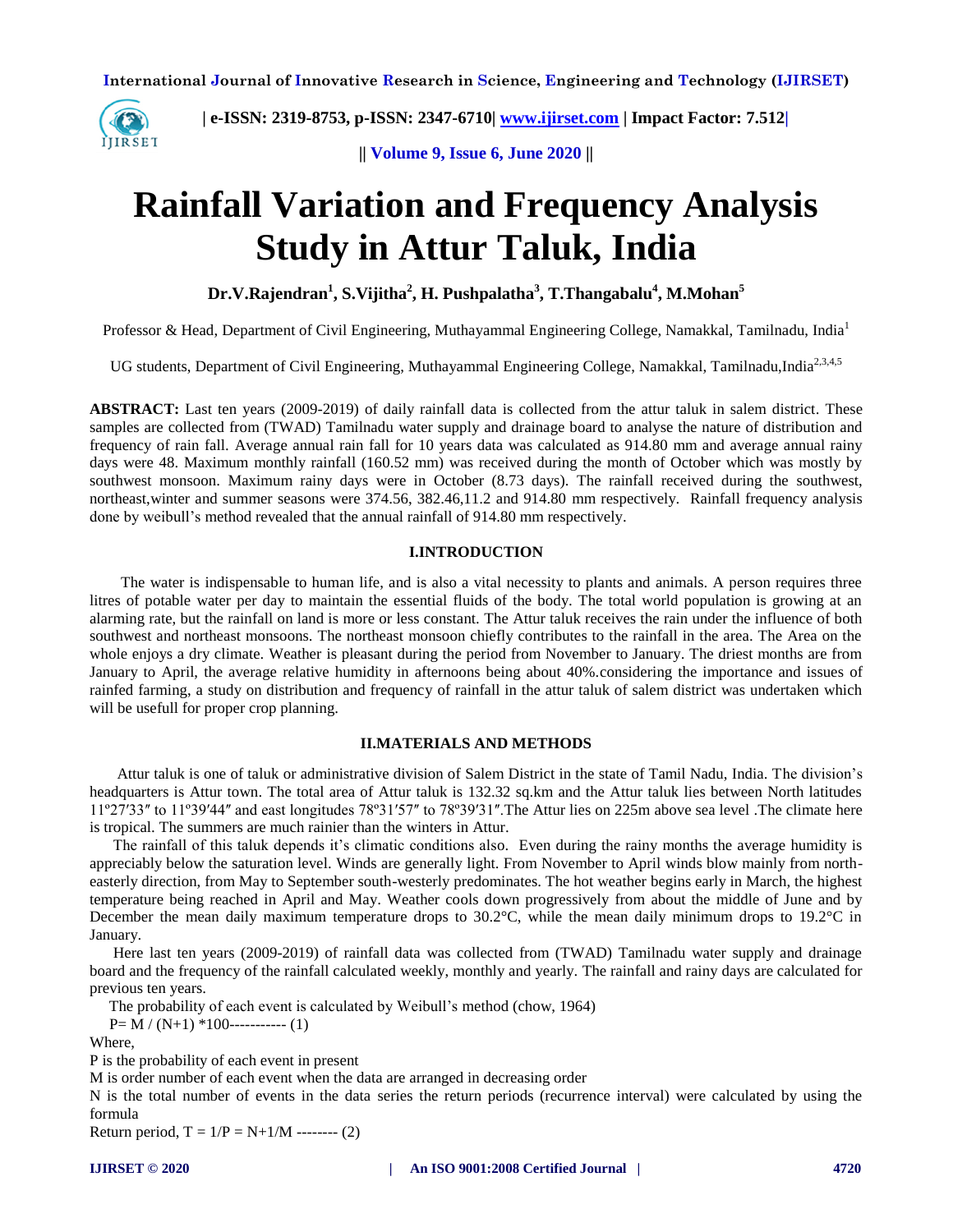

 **| e-ISSN: 2319-8753, p-ISSN: 2347-6710| [www.ijirset.com](http://www.ijirset.com/) | Impact Factor: 7.512|**

**|| Volume 9, Issue 6, June 2020 ||** 

#### **III.RESULTS AND DISCUSSION**

## **Annual rainfall and rainy days**

 **T**he rainfall frequency calculated for weekly monthly and yearly. The one day maximum rainfall and rainy days and total rainfall were calculated for ten years separately. Annual rainfall data and rainy days for 10 years from 2009 to 2019 are given in table 1. Maximum and minimum rainfall occurred in 2010 (1566.7 mm) and 2012 (519.5 mm) with 70 and 34 rainy days, respectively. Average for this 10 years rainfall was 914.80 mm. average annual rainy days were 48.

The rainfall and rainy days are calculated based on season wise and the graph is plotted between the season wise rainfall and rainy days in fig 1.



Figure 1 Seasonal Distribution Of Rainfall And Rainy Days

 In season wise rainfall the north east monsoon contain high rainfall (382.46 mm) and the winter contain low rainfall (11.72 mm). The rainfall was calculated for 52 week in a year. The graph was plotted for weekly rainfall for 10 years fig 2.



Figure 2 mean weekly rainfall and rainy days for year 2009 to 2019

This graph (fig 2) give the result of increasing and decreasing of the rainfall for 52 weeks and it also contain the rainy days for 52 weeks.

The weekly rainfall was classified in to 6 classes and the number of weeks under each classes (Table 2). The no of weeks are separated based on rainy days. The weeks separated with the rainfall  $>20,>40,>60,>80$  and  $>100$  mm.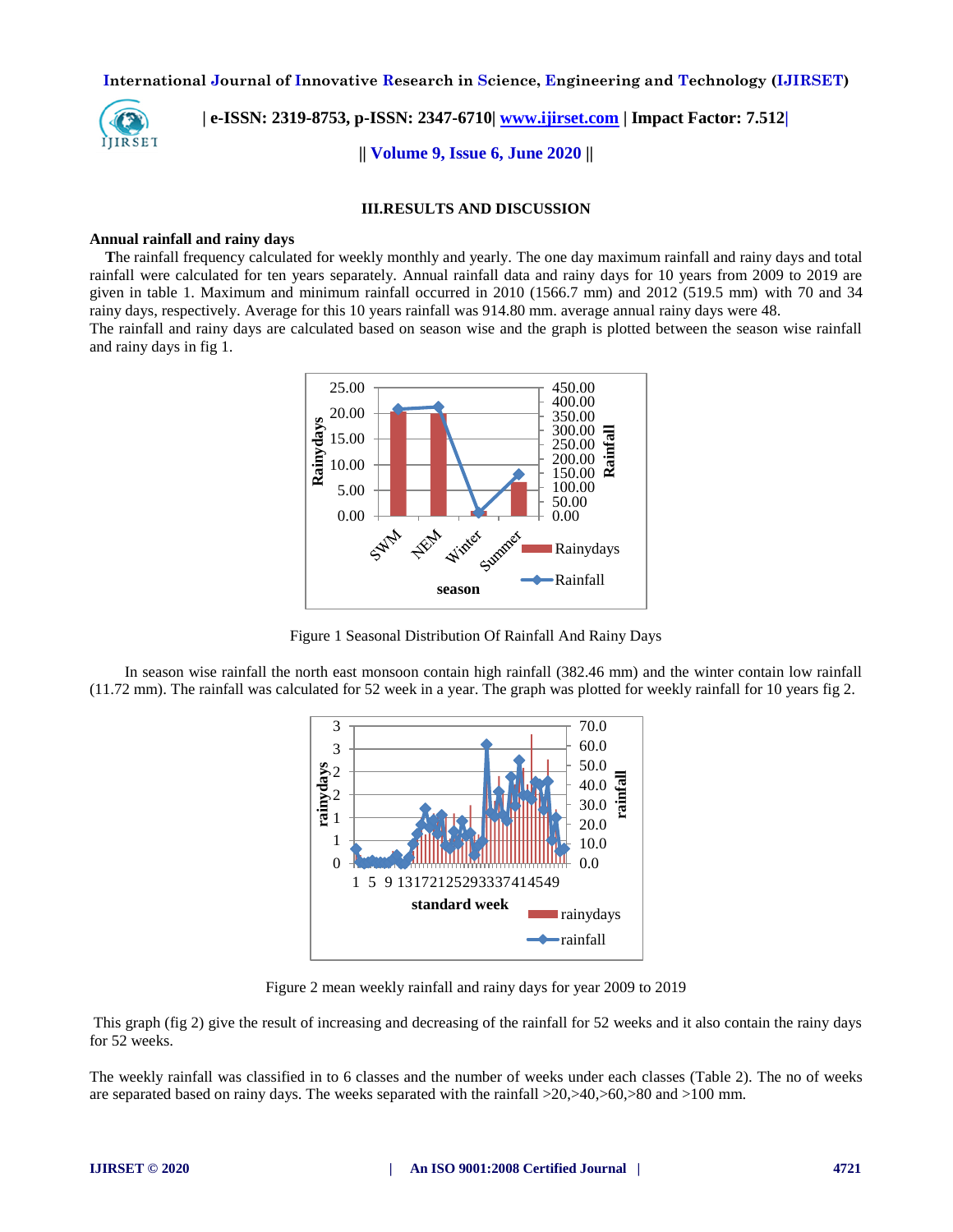

 **| e-ISSN: 2319-8753, p-ISSN: 2347-6710| [www.ijirset.com](http://www.ijirset.com/) | Impact Factor: 7.512|**

# **|| Volume 9, Issue 6, June 2020 ||**

|      | Table 1. Annual rainfall and rainy days for the period 2009 to 2019 |                         |                          |  |  |  |  |  |  |  |
|------|---------------------------------------------------------------------|-------------------------|--------------------------|--|--|--|--|--|--|--|
| Year | <b>Annual Rainfall</b>                                              | <b>Annual Rainydays</b> | One day maximum rainfall |  |  |  |  |  |  |  |
| 2009 | 624.4                                                               | 46                      | 49.4                     |  |  |  |  |  |  |  |
| 2010 | 1566.7                                                              | 70                      | 108.4                    |  |  |  |  |  |  |  |
| 2011 | 1030.9                                                              | 49                      | 107.2                    |  |  |  |  |  |  |  |
| 2012 | 519.5                                                               | 34                      | 54.6                     |  |  |  |  |  |  |  |
| 2013 | 999.1                                                               | 47                      | 90.5                     |  |  |  |  |  |  |  |
| 2014 | 931                                                                 | 48                      | 97.6                     |  |  |  |  |  |  |  |
| 2015 | 1208.6                                                              | 61                      | 97.6                     |  |  |  |  |  |  |  |
| 2016 | 521.4                                                               | 31                      | 85.6                     |  |  |  |  |  |  |  |
| 2017 | 1115.4                                                              | 53                      | 106.4                    |  |  |  |  |  |  |  |
| 2018 | 798.9                                                               | 46                      | 196                      |  |  |  |  |  |  |  |
| 2019 | 747.7                                                               | 43                      | 98.6                     |  |  |  |  |  |  |  |

The rainfall and rainy days analyzed for standard month and the graph is plotted between rainfall and rainy days in standard month (fig 3). The October month contain the maximum rainfall 160.52 mm and the February month contain the minimum rainfall of 1.64 mm. the winter season contain lowest rainfall than other months so January February have minimum rainfall.



Fig 3 Mean Monthly Rainfall And Rainy Days For The Period 2009 To 2019

Rainy days of January and February are 0.64 and 0.36 respectively. October have maximum rainy days (8.73). In monthly rainfall SWM, NEM, winter and summer have rainfall is 374.56, 382.46, 11.72 and 146.05 respectively. Rainy days for this four season months are 20.36,20, 1 and 6.64 respectively.

## *Relationship between rainfall and rainy days*

 It is generally believed that the total rainfalls the function of total rainy days. the correlation coefficient between the two revels that there exist a linear relationship between these two. Weekly rain fall against weekly rainy days were potted (fig 4) and the regressive equation was developed between the variables rainfall  $(Y)$  and rainy days  $(X)$ .

## *Rainfall frequency analysis*

Probability of the rainfall analyzed by using the formula.  $P=M/(N+1)*100$ 

This probability graph (fig 5) was plotted based on rank of rainfall and return period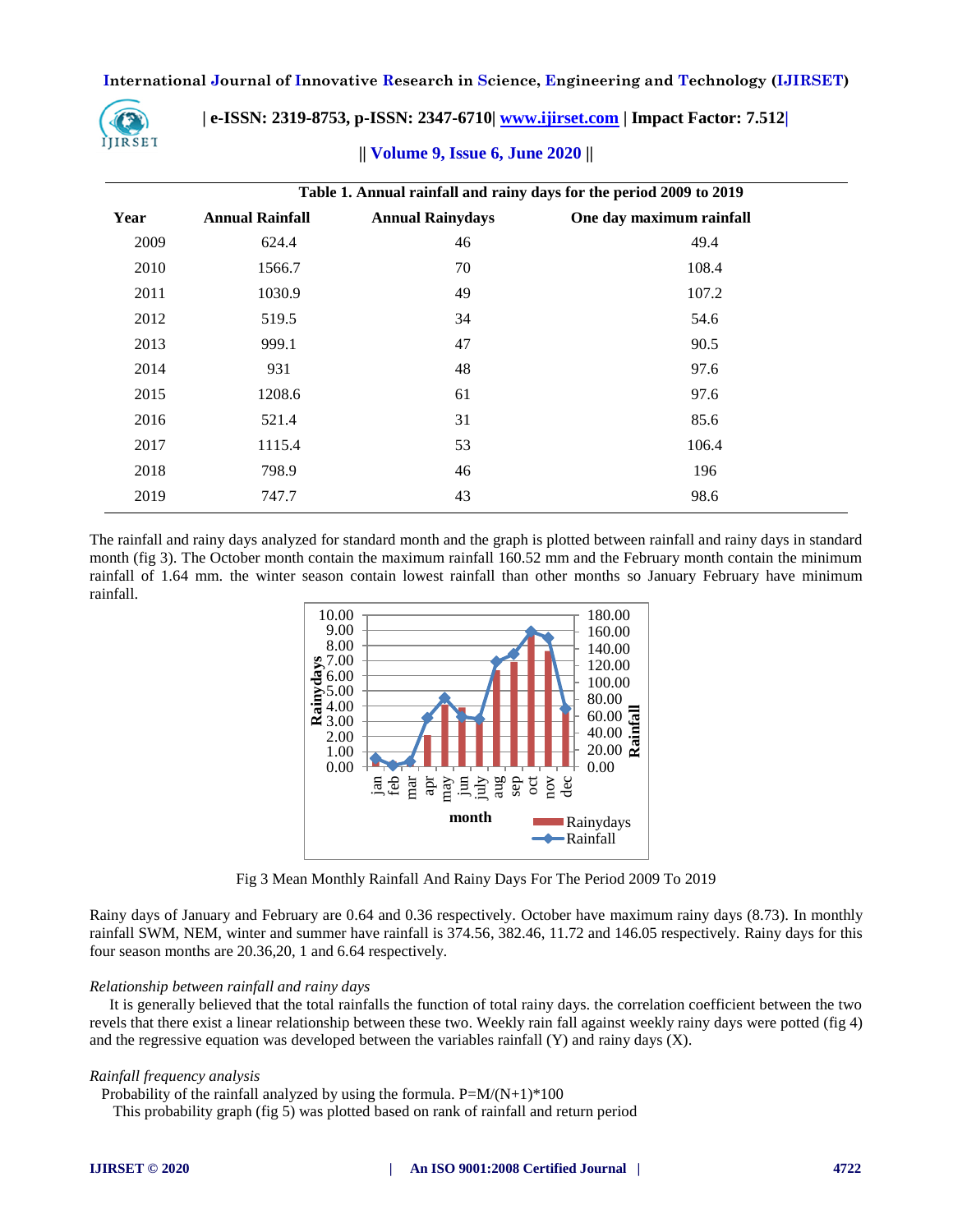

# **| e-ISSN: 2319-8753, p-ISSN: 2347-6710| [www.ijirset.com](http://www.ijirset.com/) | Impact Factor: 7.512|**



**|| Volume 9, Issue 6, June 2020 ||** 

Figure 4 relationships between rainfall and rainy days



Figure 5 Probability Analysis For The Annual Rainfall Of The Period 2009 To 2019.

 Frequency analysis for the 10 years annual rainfall data were done by weibull's method. Table 2 no of weeks under different amount of rainfall

| Amount of rainfall (mm) |  |  |  |
|-------------------------|--|--|--|
|-------------------------|--|--|--|

|                                              |                  | $>80$            | $>100\,$       |
|----------------------------------------------|------------------|------------------|----------------|
| 2009<br>42<br>$\overline{4}$<br>4            | 1                | 1                | $\overline{0}$ |
| 2010<br>9<br>30<br>4                         | $\overline{c}$   | 1                | 6              |
| 2011<br>38<br>$\overline{2}$<br>6            | 1                | 1                | 4              |
| 2012<br>$\overline{7}$<br>42<br>$\mathbf{1}$ | $\mathfrak{2}$   | $\boldsymbol{0}$ | $\Omega$       |
| 8<br>2013<br>3<br>36                         | 1                | $\overline{c}$   | $\overline{2}$ |
| 2014<br>39<br>3<br>$\overline{4}$            | 3                | $\overline{2}$   |                |
| 2015<br>35<br>5<br>$\overline{4}$            | 3                | 1                | $\overline{4}$ |
| 2016<br>44<br>$\overline{2}$<br>4            | 1                | $\boldsymbol{0}$ |                |
| 9<br>$\overline{2}$<br>2017<br>34            | $\overline{2}$   | 1                | $\overline{4}$ |
| 2018<br>$44$<br>$\overline{4}$<br>1          | $\boldsymbol{0}$ | 1                | $\overline{2}$ |
| 2019<br>3<br>41<br>$\overline{4}$            | 1                | $\overline{2}$   |                |
| 58<br>total<br>425<br>35                     | 17               | 12               | 25             |
| 38.64<br>3.18<br>5.27<br>mean                | 1.55             | 1.09             | 2.27           |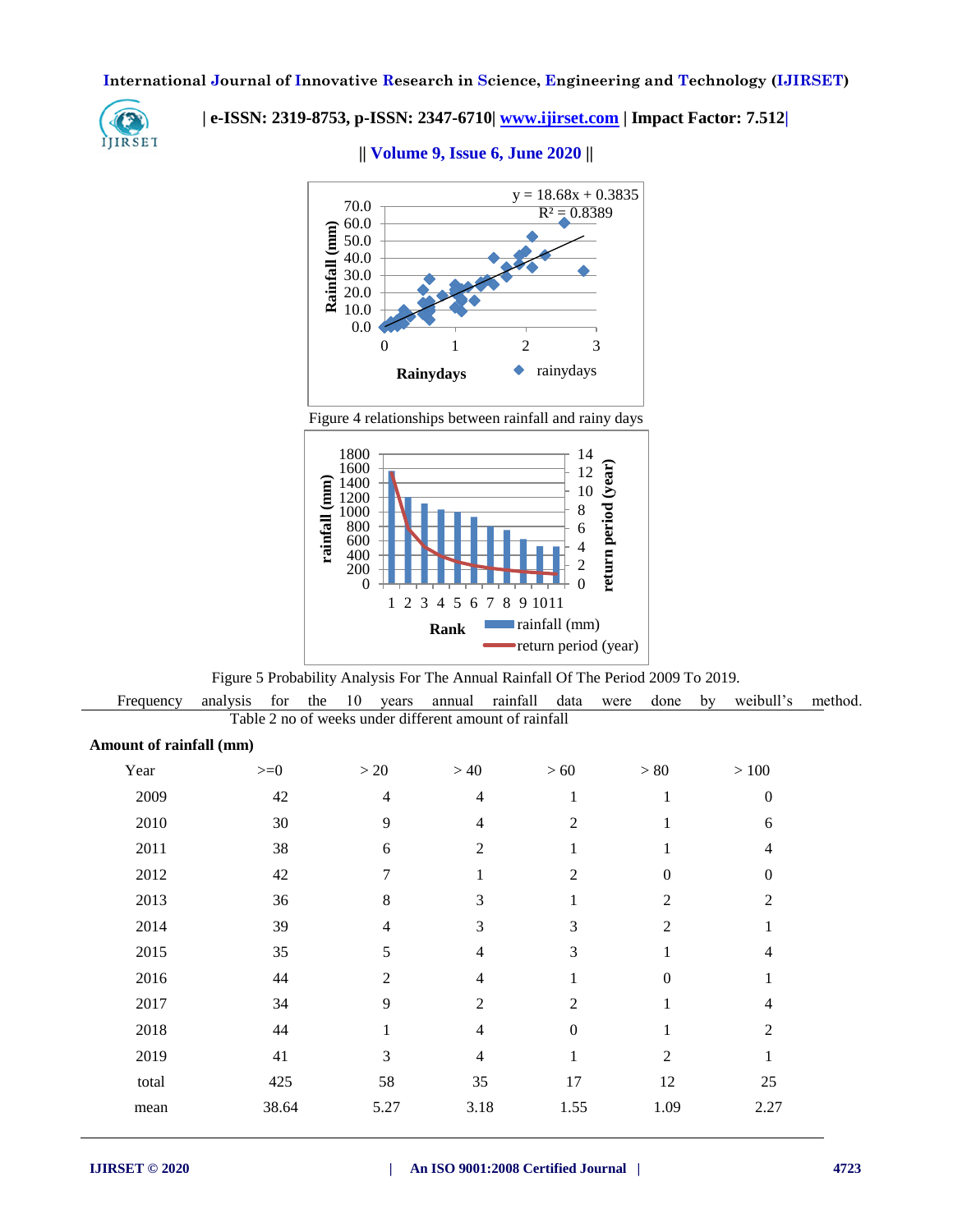

 **| e-ISSN: 2319-8753, p-ISSN: 2347-6710| [www.ijirset.com](http://www.ijirset.com/) | Impact Factor: 7.512|**

# **|| Volume 9, Issue 6, June 2020 ||**

The monthly dependable rainfall with probability  $> 75$  percent is expected to occure in every year during the month of April to December with higher accumulation during September to October period (Table 3).

## **IV.CONCLUSION**

 In this study the frequency of the rainfall analyzed to known about the rainfall pattern in the Attur taluk. The rainfall study of the last 10 years gives some answers to the water supply system, drinking water, ground water and irrigation. The study of daily, weekly, monthly and seasonal rainfall gives some results to the water supply in drought period.

## **Table 3 monthly rainfall probability (P) and return period(T)**

| Rank           | T            | ${\bf P}$ | <b>JAN</b>       | <b>FEB</b>       | MAR APR          |                  | <b>MAY</b> | <b>JUN</b> | JUL   | <b>AUG</b> | <b>SEP</b> | <b>OCT</b> | <b>NOV</b>       | <b>DEC</b> |
|----------------|--------------|-----------|------------------|------------------|------------------|------------------|------------|------------|-------|------------|------------|------------|------------------|------------|
| $\mathbf{1}$   | 12           | 8.33      | 73               | 5.6              | 33.4             | 232.4            | 189        | 146.60     | 211   | 218.60     | 282.6      | 288.6      | 490.10           | 113.4      |
| 2              | $\sqrt{6}$   | 16.67     | 21.4             | 4.8              | 19.80            | 124.40           | 178.2      | 124.4      | 118.4 | 209        | 201.1      | 278.8      | 231.8            | 109.30     |
| 3              | 4.00         | 25.00     | 8.9              | 4.2              | 12.8             | 124.1            | 122.4      | 100        | 86    | 158.4      | 186.9      | 272.8      | 211.1            | 104        |
| $\overline{4}$ | 3            | 33.33     | 5                | 3.4              | 3.4              | 61.4             | 95.20      | 81.6       | 52.80 | 156        | 173.6      | 231.6      | 185.60           | 86.4       |
| 5              | 2.4          | 41.67     | 2.60             | $\boldsymbol{0}$ | $\boldsymbol{0}$ | 51.8             | 80.6       | 51.4       | 47.2  | 155        | 158.40     | 171.30     | 160.4            | 81.2       |
| 6              | 2.00         | 50.00     | $\boldsymbol{0}$ | $\boldsymbol{0}$ | $\boldsymbol{0}$ | 21.2             | 65.00      | 44.4       | 30.00 | 140.2      | 136.80     | 130.9      | 127.5            | 77.20      |
| $\overline{7}$ | 1.7          | 58.33     | $\boldsymbol{0}$ | $0.00\,$         | $\boldsymbol{0}$ | 16.60            | 56         | 41.2       | 24.2  | 92.4       | 121.8      | 113.1      | 111.6            | 73.8       |
| $8\,$          | 1.5          | 66.67 0   |                  | $\boldsymbol{0}$ | $\boldsymbol{0}$ | 6                | 46.2       | 19.80      | 21.4  | 82.1       | 99.6       | 111.3802   | 73               | 63         |
| 9              | 1.3          | 75.00 0   |                  | $\boldsymbol{0}$ | $\boldsymbol{0}$ | $\overline{0}$   | 46.1       | 19.6       | 14.2  | 74.8       | 90.8       | 86         | 64.8             | 24.8       |
| 10             | 1.2          | 83.33     | $\boldsymbol{0}$ | $\boldsymbol{0}$ | $\boldsymbol{0}$ | $\boldsymbol{0}$ | 16.4       | 13.1       | 12.2  | 60.20      | 14.4       | 70.4       | 27               | 20.4       |
| $11\,$         | $\mathbf{1}$ | 91.67     | $\boldsymbol{0}$ | $\boldsymbol{0}$ | $\boldsymbol{0}$ | $\boldsymbol{0}$ | 4.2        | 10.8       | 6     | 25.4       | 5.8        | 10.80      | $\boldsymbol{0}$ | 5          |
|                |              |           |                  |                  |                  |                  |            |            |       |            |            |            |                  |            |

## **V.ACKNOWLEDGEMENT**

 The authors express their gratitude to the reviewers of the manuscript; their suggestions have improved the manuscript substantially.